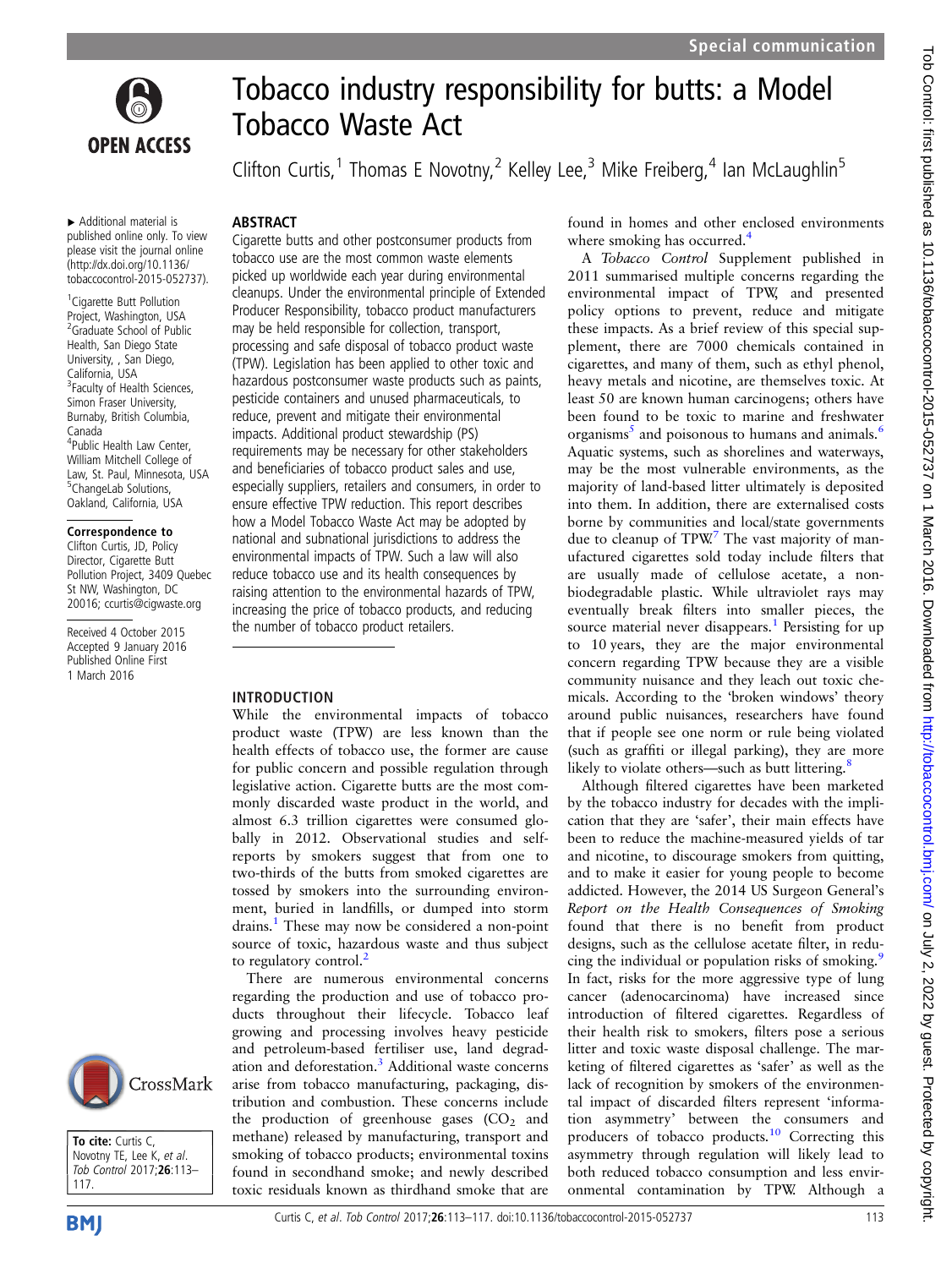# Special communication

proprietary effort to establish a cigarette butt recycling programme (supported by the tobacco industry) has been made, $^{11}$ that effort and other cleanup campaigns address a miniscule quantity of TPW. For example, the Ocean Conservancy reports that approximately 52 million cigarettes have been picked up globally in 27 years of cleanups.<sup>12</sup> With trillions dumped each year, these downstream solutions will never be measurably effective in reducing TPW in the environment. It is also unlikely that there are safe options for reusing or recycling the toxic, hazardous components of TPW. Instead, the focus of managing postconsumer TPW should be directed towards reducing production, changing the product design, preventing littering, conducting cleanups as monitoring rather than abatement programmes, and developing safe disposal technologies for TPW.

On the basis of experience involving the pesticide, paint and pharmaceutical industries, it can be argued that the tobacco industry is responsible for numerous environmental problems throughout the tobacco product life cycle. $4$  However, the industry has firmly held that 'the responsibility of cigarette waste belongs to the smoker', $^{13}$  $^{13}$  $^{13}$  although, as described elsewhere, industry efforts to persuade smokers to take on that responsibil-ity have not been successful.<sup>[14](#page-3-0)</sup> It has also been found that smokers were defensive about discarding their tobacco butts and thus not very receptive to antilittering efforts.<sup>11</sup> In fact, littering behaviour studies have found a littering rate of 17% overall, but for cigarette butt littering, this was  $65\%$ .<sup>1</sup>

With a goal of shifting responsibility for TPW to the smoker, the industry's response to the butt waste problem has been to encourage cleanup efforts through corporate social responsibility partnerships with environmental groups, the use of handheld ashtrays for smokers, and the placement of butt waste disposal receptacles in public places. Although tobacco industrysponsored environmental groups claim correlation between reduced butt waste and placement of receptacles,<sup>16</sup> careful evaluation of these efforts has not been done. Moreover, these approaches should be recognised as downstream solutions to an upstream waste problem; they put the blame for TPW onto end users rather than to the manufacturers of a product that generates toxic waste once used. This is a 'blame the victim' response, not a source-based approach to waste reduction and prevention. The industry's long-standing efforts to avoid responsibility have also included attempts to develop biodegradable filters. However, it was concluded that biodegradable filters would likely encourage even more littering and, in fact, would not be marketable.<sup>1</sup>

From a tobacco control perspective, a variety of initiatives can help prevent, reduce and mitigate the environmental impacts of TPW. These measures include banning smoking in outdoor, indoor and workplace areas; applying additional litter fees on tobacco products to pay for cleanup and anti-TPW programmes; and levying fines for littering that specifically include TPW. While not yet operational, other potential initiatives include banning the sale of single-use, disposable filters; litigation for damages associated with TPW environmental impacts; product labelling regarding TPW disposal as hazardous waste; and enactment of laws that make tobacco producers and sellers respon-sible for cleaning up and safely disposing of TPW<sup>[1](#page-3-0)</sup>

This Special Communication explores that last policy approach, which is based on the environmental principle of Extended Producer Responsibility (EPR). We have developed a Model Tobacco Waste Act which may be adapted at the national or subnational level to implement such an approach. First we discuss EPR and product stewardship (PS) principles that are the

foundation for such an Act. Next, we present the core provisions in the Model Act and discuss relevant potential barriers to implementation, limitations on efficacy and implications for tobacco control outcomes. The Model Tobacco Waste Act is presented in the [online supplementary](http://dx.doi.org/10.1136/tobaccocontrol-2015-052737) file to this paper.

#### ENVIRONMENTAL PRINCIPLES UNDERLYING THE MODEL TOBACCO WASTE ACT

EPR is a policy principle that promotes environmental protection by extending the responsibilities of the producer across the product's entire life cycle.<sup>[18](#page-3-0)</sup> As set out by Lindhqvist,<sup>[19](#page-3-0)</sup> EPR addresses three core tenets:

- 1. Internalise the environmental cost of products into their retail price.
- 2. Shift the economic burden of managing toxicity and other environmental harm associated with postconsumer waste from local governments and taxpayers, to producers.
- 3. Provide incentives to producers to incorporate environmental considerations into the design of their products.

For the effective application of those tenets, Lindhqvist includes four specific categories of producer responsibility:

- 1. Liability: The responsibility for proved environmental damages caused by the product in question; the extent of liability is determined by legislation and may embrace different parts of the product life cycle, including usage and final disposal.
- 2. Economic: The producer covers part or all of the expenses for the collection, recycling, or final disposal of the products manufactured; these expenses could be paid for directly by the producer or through a special fee collected by sellers.
- 3. Physical: Manufacturer is involved in the physical management of the product and its environmental impacts throughout its life cycle.
- 4. Informative: Producer must supply information on the environmental risks of the products manufactured.

Complementing EPR-based interventions, the PS principle requires that, throughout the product lifecycle, all stakeholders who participate in growing, designing, producing, distributing, selling and using products share various responsibilities to reduce the negative environmental impacts at the end of product life.<sup>[16](#page-3-0)</sup> Among these responsibilities, government agencies, citizen groups, 'green' business enterprises, or academic researchers might conduct informational activities, publish op-eds, conduct scientific research, or advocate about a given product's environmental hazards. Postconsumer waste may involve hazardous materials, and therefore, sellers of these products must inform consumers about proper disposal. PS also underlies voluntary cleanup efforts for postconsumer waste products.

Over the past two to three decades there has been some confusion regarding the roles of EPR and PS. As presented above, EPR focuses on the tobacco producer as the party mainly responsible for prevention and mitigation of TPW. PS provides for complementary responsibilities among all stakeholders, while holding the producer mainly responsible for the four categories of producer responsibility described above. Thus, the two principles may work in consort to address the environmental impacts of TPW.

Regarding TPW, EPR and PS focus on product design as well as take-back, recycling and final disposal of postconsumer waste. TPW-related EPR and PS interventions could include:

1. Mandating corporate take-back programmes for TPW, both as individual and collective activities of tobacco companies;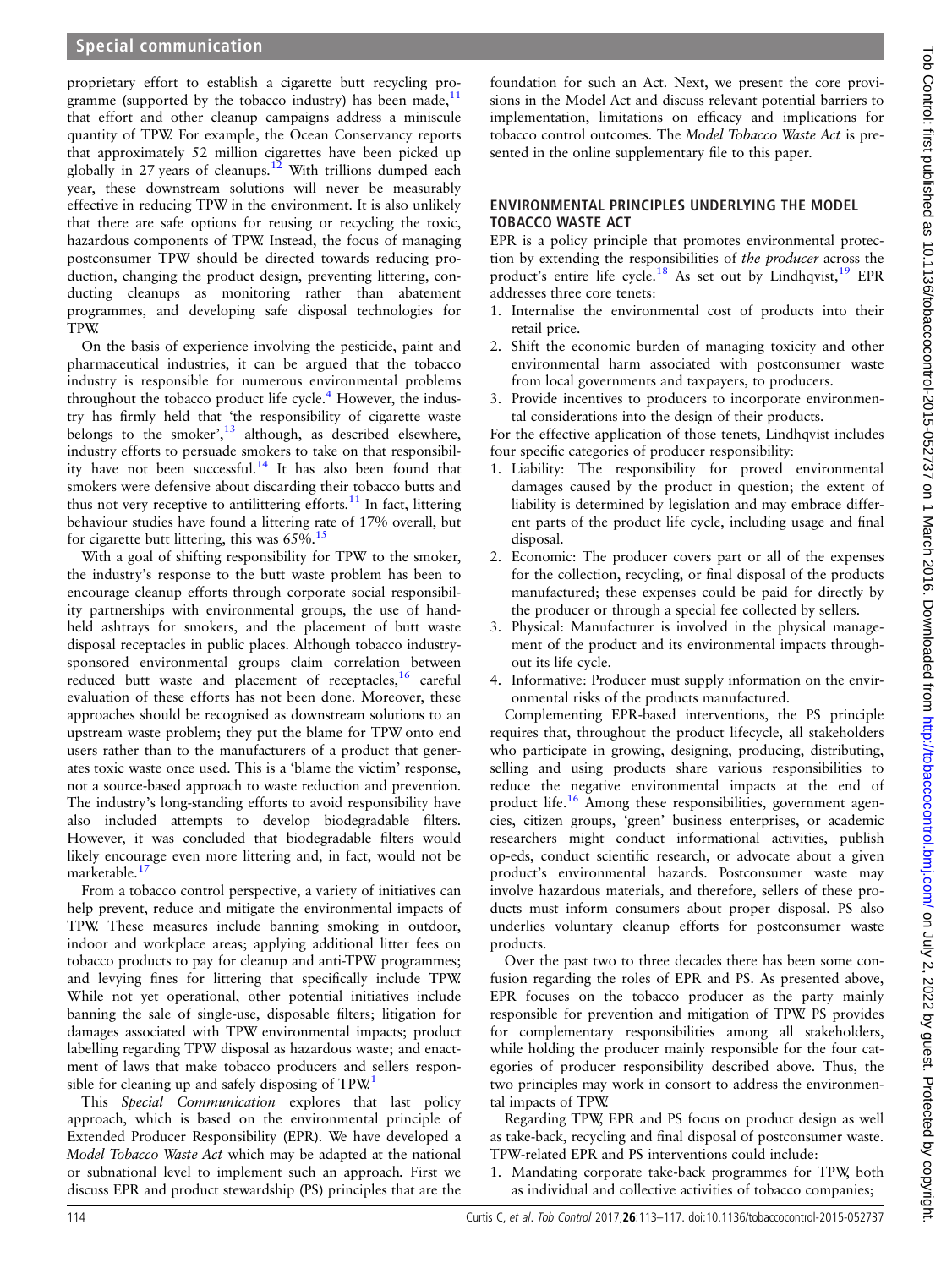- 2. Shifting product disposal management responsibilities away from local communities and taxpayers to producers, distributors and consumers of tobacco products;
- 3. Enabling cost recovery schemes to fund EPR programme management, implementation and compliance through enforcement;
- 4. Collecting TPW from beaches, parks, campuses or neighbourhoods as a way of raising awareness about tobacco use and the impact of TPW;
- 5. Changing the product such that it creates less waste at the end of life. This could include eliminating sales of the cellu-lose acetate filter.<sup>[1](#page-3-0)</sup>

With regard to tobacco control, the application of EPR/PS principles to TPW legislation may also create important public health outcomes by: (1) further denormalising tobacco use and increasing anti-industry sentiments; (2) increasing the cost of tobacco products; (3) enacting new tobacco product regulations to make the product less marketable; (4) strengthening existing anti-litter and outdoor smoking prohibitions and (5) forging new alliances with environmental advocacy, tobacco control and regulatory groups. With these issues in mind, it is highly likely that a substantial reduction in tobacco use will result from the implementation of EPR/PS-based legislation on TPW. It is also likely that tobacco product retailers might consider the difficulties in participating in a take-back programme for TPW untenable for their continued tobacco business model. Finally, increasing public attention to TPW and how the tobacco industry is responsible for this waste may have beneficial impacts among smokers. This is essentially an anti-industry strategy that may serve to reinforce intentions to quit as part of social normative changes based on environmental concerns.<sup>20</sup>

# CORE PROVISIONS OF THE MODEL TOBACCO WASTE ACT AND BARRIERS TO IMPLEMENTATION

The Product Stewardship Institute (PSI) is a US-based non-profit organisation ([http://www.productstewardship.us/\)](http://www.productstewardship.us/) that works with a variety of governmental, private sector and non-profit partners to implement some of the 89 EPR/PS-based state laws currently operative in 33 states. These laws address 12 different waste products including: appliances with refrigerants, switches, batteries, carpets, cell phones, electronics, florescent lighting, mattresses, mercury thermostats, paint, pesticide containers and pharmaceuticals. The Model Tobacco Waste Act (see [online](http://dx.doi.org/10.1136/tobaccocontrol-2015-052737) [supplementary](http://dx.doi.org/10.1136/tobaccocontrol-2015-052737) file) is based on the well-established principles underlying such laws in the USA and Europe. For example, the 'Framework Principles for (PS) Policy' was developed in 2008– 2009 by five US state stewardship councils and British Columbia.[21](#page-3-0) In 2012, the 'PS and EPR Definitions and Principles' were adopted by the Product Policy Institute, the PSI and the California Product Stewardship Council. They were then endorsed in 2013 by a diverse mix of businesses, stewardship organisations, academia, governments, government councils, non-profit organisations and consulting groups.<sup>22</sup>

The Model Tobacco Waste Act's core provisions draw heavily from the 2009/2013 Oregon PaintCare law, which established the first US paint stewardship programme in  $2010<sup>23</sup>$  $2010<sup>23</sup>$  $2010<sup>23</sup>$  It requires paint manufacturers to finance and operate a system for retrieving, transporting and processing leftover paint, which, like TPW, contains toxic substances. All programme activities are funded by the paint industry, and the responsible entity (PaintCare Incorporated) is managed directly by the industry. Additional features involve accountability to government for: plan approvals and amendments, goals and performance standards, education and outreach programmes, annual reports, annual

stakeholder meetings, and privacy considerations. While these and other features may be readily transferable to a TPW EPR/PS programme, the major difference between the two products is that leftover paint is significantly less toxic and far more amenable to recycling than cigarette butts. In 2012, for example, over 70% of all leftover latex paint collected by PaintCare Incorporated was used to make recycled-content paint.<sup>[24](#page-4-0)</sup>

Enforcement of an EPR/PS-based TPW regime may be challenging, given what is known about the smokers' lack of adherence to existing litter laws. To address enforcement (section 14 'Enforcement and Penalties', see [online supplementary](http://dx.doi.org/10.1136/tobaccocontrol-2015-052737) file), we reviewed section 7 of the model Cigarette Fire Safety Standard and Firefighter Protection Act.<sup>[25](#page-4-0)</sup> The Coalition for Fire-Safe Cigarettes drafted this model law based on fire prevention regulations developed by the New York State Office of Fire Prevention and Control. After 3 years of deliberation and with input from the public and affected parties, the State of New York State passed the first 'fire-safe cigarette' law in the USA in 2004. Today, all US states and Canadian provinces have adopted laws requiring that cigarettes sold in these jurisdictions have reduced combustibility. The first five types of enforcement approaches in that Act have been adapted for inclusion in the Model Tobacco Waste Act, and they are applicable to tobacco producers (broadly defined), retailers and consumers. They provide for court actions for injunctive relief or to recover any costs or damages suffered by the (State) because of a violation of the Act, including enforcement costs related to the specific violation and for attorney's fees.

A potential barrier to passing EPR/PS-based TPW legislation is the fear of pre-emption of subnational actions by national governments. This fear has not been realised in practice to date. In 2009, the US Congress enacted the Family Smoking Prevention and Tobacco Control Act (TCA), which provided the US Food and Drug Administration (FDA) with the authority to regulate tobacco products for the benefit of public health. Tobacco product standards, including new product marketing, additives, labelling, and manufacturing standards are solely the FDA's responsibility. However, state and local authorities were expressly allowed to adopt tobacco control laws that deal with distribution, possession, sale, advertising, promotion and fire safety. In an analysis of possible national pre-emption of local TPW regulation, Freiberg<sup>[26](#page-4-0)</sup> found that a state or local law making tobacco producers responsible for cleaning up and properly disposing of TPW would not be pre-empted by FDA regulatory jurisdiction. Nonetheless, specific antipre-emption language may be included in state or local laws.

Finally, with the dramatic increase in the use of e-cigarettes, specific language may be needed to cover the chemicals, batteries and detritus produced as waste by this new but largely unregulated consumer product. The small size of disposable ecigarettes facilitate their becoming e-waste, and this waste has been shown to contain lead as well as nicotine (if not fully consumed). $27$  Additional research is needed to identify potential toxicants, fire risks and difficult-to-recycle materials used in making the product. $<sup>2</sup>$ </sup>

# FINAL COMMENTS

Given the numerous toxic chemicals found in tobacco products and TPW and the ubiquity of TPW in the environment, a strong case can be made that product alterations as well as effective prevention, clean up and safe disposal efforts are badly needed to address the TPW problem. In this context, there is much to learn from environmental policies for other toxic waste products, such as obsolete pesticides and their containers, medical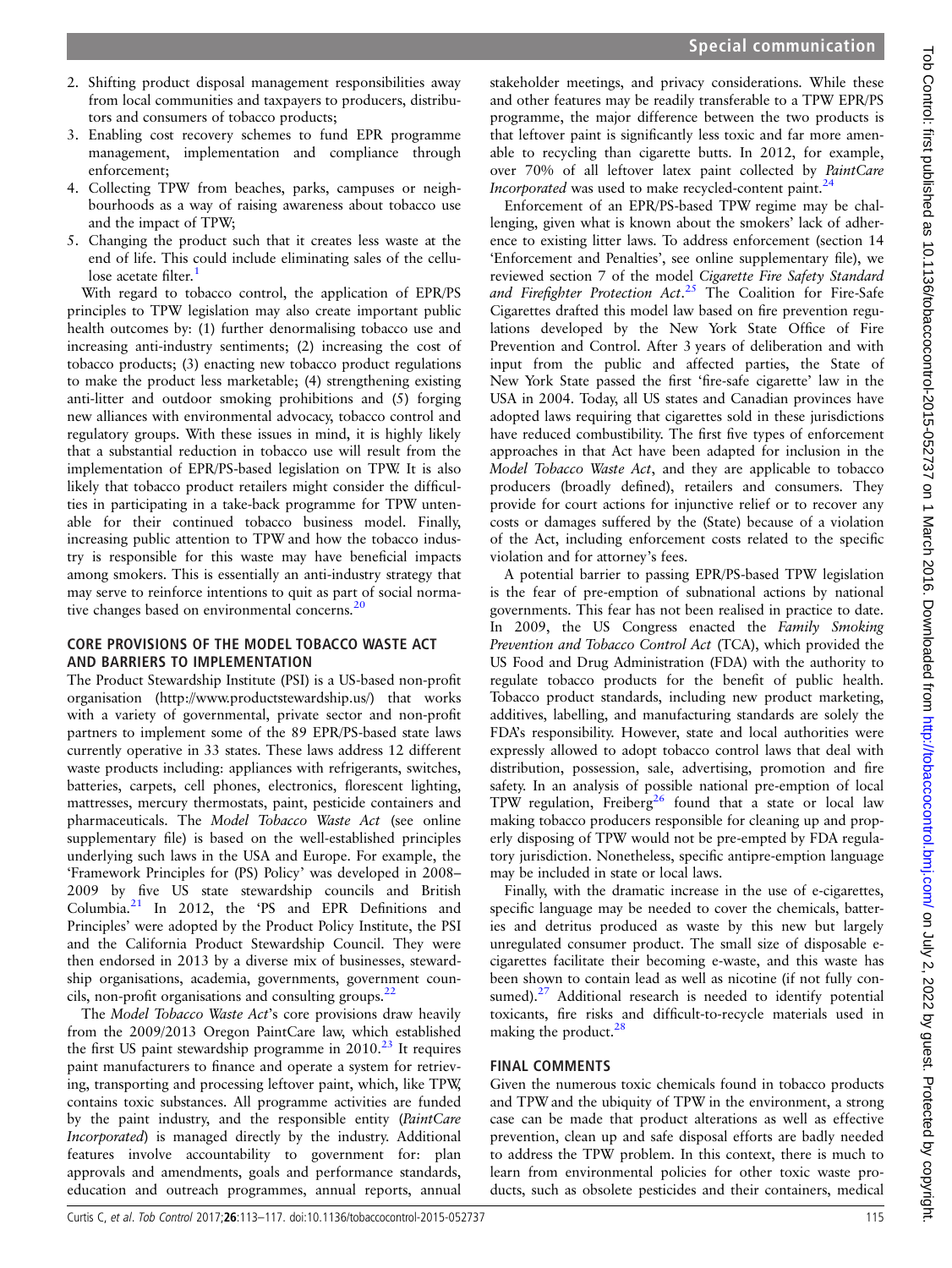# <span id="page-3-0"></span>Special communication

waste, and unused paints. Disposal of such substances into municipal landfills or incineration is generally recognised as unsafe. Applying these models to TPW, safely managed takeback programmes, including collection services, transportation and closed, monitored regional TPW disposal sites are needed. These and other related services should be paid for by tobacco producers according to EPR and PS principles.

While EPR is put forward as a legislative approach, it asserts that the manufacturer would be strictly liable for TPW. Several legal theories pertaining to liability are addressed in detail in a Tulane Environmental Law Journal article that explores several potential litigation-related causes of actions that could be applicable to  $TPW^{29}$  $TPW^{29}$  $TPW^{29}$  Public nuisance may be the strongest approach, although product liability and state hazardous waste laws could also successfully hold cigarette manufacturers liable for TPW.

Raising awareness about the environmental consequences of tobacco use and the responsibility of the tobacco industry for these consequences will require media messaging and actions by governments in order to succeed. These actions may reinforce global approaches to environmental protection, including interventions to slow climate change, and they may mobilise new partnerships between tobacco control and environmental advocates.

The Model Tobacco Waste Act presented in the [online](http://dx.doi.org/10.1136/tobaccocontrol-2015-052737) [supplementary](http://dx.doi.org/10.1136/tobaccocontrol-2015-052737) file to this report is a starting point from which national, subnational and local governments can begin to address the substantial and growing environmental concerns regarding tobacco products worldwide. These programmes will raise the cost of tobacco use, make it more difficult for retailers to participate in the tobacco product market, denormalise and formally recognise that tobacco use is not only deadly to humans, but hazardous to the environment as well.

#### What this paper adds

This Special Communications provides a novel approach to tobacco control through the environmental principle of Extended Producer Responsibility. It describes a Tobacco Waste Act to prevent, reduce and mitigate tobacco product waste. This Act will internalise the burden of tobacco waste management to the producer and consumer, thereby increasing costs of smoking, further denormalising tobacco use as offensive to the environment, and possibly reducing retail accessibility of tobacco products.

Acknowledgements The authors wish to thank Heather Lewis of ChangeLab Solutions, Oakland, California, for her review of drafts of the Model Tobacco Waste Act. The authors wish to think the Truth Initiative (Washington, DC), for their kind assistance in producing the video abstract for this article.

Contributors CC and TEN conceived of this article and the Model Tobacco Waste Act (see [online supplementary](http://dx.doi.org/10.1136/tobaccocontrol-2015-052737) file); CC composed first draft of the submitted article and the initial draft of Model Tobacco Waste Act, and TEN substantially edited the initial article draft and finalised the submitted article. KL provided substantial editing to the draft manuscript and Model Tobacco Waste Act. IMcL and MF contributed to development of the Model Tobacco Waste Act and to editing of the final article submission.

Funding This work was supported by the US National Cancer Institute of the US National Institutes of Health under award No. 2R01CA091021-10A1 and by the University of California Office of the President's Tobacco-related Disease Research Program under award No. 21XT-0030.

Competing interests None declared.

**Provenance and peer review** Not commissioned; externally peer reviewed.

Data sharing statement We would like to include our Model Legislation as a [online supplementary](http://dx.doi.org/10.1136/tobaccocontrol-2015-052737) file.

Open Access This is an Open Access article distributed in accordance with the Creative Commons Attribution Non Commercial (CC BY-NC 4.0) license, which permits others to distribute, remix, adapt, build upon this work non-commercially, and license their derivative works on different terms, provided the original work is properly cited and the use is non-commercial. See: [http://creativecommons.org/](http://creativecommons.org/licenses/by-nc/4.0/) [licenses/by-nc/4.0/](http://creativecommons.org/licenses/by-nc/4.0/)

#### **REFERENCES**

- 1 Novotny TE, Slaughter E. Tobacco product waste: an environmental approach to reduce tobacco consumption. [Curr Envir Health Rep](http://dx.doi.org/10.1007/s40572-014-0016-x) 2014;1:208-16.
- Novotny TE, Lum K, Smith E, et al. Cigarettes butts and the case for an environmental policy on hazardous cigarette waste. [Internat J Environ Res Public](http://dx.doi.org/10.3390/ijerph6051691) [Health](http://dx.doi.org/10.3390/ijerph6051691) 2009;6:1691–705.
- 3 Lecours N, Almeida GEG, Abdallah JJ, et al. Environmental health impacts of tobacco farming: a review of the literature. [Tob Control](http://dx.doi.org/10.1136/tobaccocontrol-2011-050318) 2012;21:191-6.
- 4 Novotny TE, Bialous SA, Burt L, et al. The environmental and health impacts of tobacco agriculture, cigarette manufacture and consumption. [Bull World Health](http://dx.doi.org/10.2471/BLT.15.152744) [Organ](http://dx.doi.org/10.2471/BLT.15.152744) 2015;93:877–80.
- Slaughter E, Gersberg R, Watanabe K, et al. Toxicity of cigarette butts, and their chemical components, to marine and freshwater fish. [Tob Control](http://dx.doi.org/10.1136/tc.2010.040170) 2011;20: i25–9.
- 6 Novotny TE, Hardin SN, Hovda LR, et al. Tobacco and cigarette butt consumption in humans and animals. [Tob Control](http://dx.doi.org/10.1136/tc.2011.043489) 2011;20(Suppl 1):i17-20.
- 7 Schneider JE, Peterson A, Kiss N, et al. Tobacco litter costs and public policy: a framework and methodology for considering the use of fees to offset abatement costs. [Tob Control](http://dx.doi.org/10.1136/tc.2010.041707) 2011;20(Suppl 1):i33–8.
- 8 Keizer K, Lindenberg S, Steg L. The spreading of disorder. [Science](http://dx.doi.org/10.1126/science.1161405) 2008;322:1681–5.
- U.S. Department of Health and Human Services. The Health Consequences of Smoking—50 Years of Progress: A Report of the Surgeon General. Atlanta: U.S. Department of Health and Human Services, Centers for Disease Control and Prevention, National Center for Chronic Disease Prevention and Health Promotion, Office on Smoking and Health, 2014.
- 10 Kenkel D, Chen L. Consumer information and tobacco use. In: Jha P, Chaloupka FJ, eds. Tobacco control in developing countries. Oxford: Oxford University Press, 1999:177–214.
- 11 Szaky T. Cutting a Deal with Big Tobacco. New York Times, April 30, 2012 (accessed 31 Jan 2014). [http://boss.blogs.nytimes.com/2012/04/30/](http://boss.blogs.nytimes.com/2012/04/30/cutting-our-first-dealwith-big-obacco/?_php=true&_type=blogs&_r=0) [cutting-our-](http://boss.blogs.nytimes.com/2012/04/30/cutting-our-first-dealwith-big-obacco/?_php=true&_type=blogs&_r=0)first-dealwith-big-obacco/? php=true& type=blogs& r=0.
- 12 Ocean Conservancy. Tracking Trash: 25 Years of Action for the Ocean. 2011 International Coastal Cleanup 25th Anniversary Report (accessed 28 Sep 2015). [http://act.oceanconservancy.org/pdf/Marine\\_Debris\\_2011\\_Report\\_OC.pdf.](http://act.oceanconservancy.org/pdf/Marine_Debris_2011_Report_OC.pdf)
- 13 Smith EA, McDaniel PA. Covering their butts: responses to the cigarette butt litter problem. [Tob Control](http://dx.doi.org/10.1136/tc.2010.036491) 2011;20:100–6.
- 14 Smith EA, Novotny TE. Whose butt is it? Tobacco industry research about smokers and cigarette butt waste. [Tob Control](http://dx.doi.org/10.1136/tc.2010.040105) 2011;20(Suppl 1):i2-9.
- 15 Schultz PW, Bator RJ, Large LB, et al. Littering in context: personal and environmental predictors of littering behavior. [Environ Behavior](http://dx.doi.org/10.1177/0013916511412179) 2013;45:35-59.
- 16 MidAtlantic Solid Waste Consultants. The 2009 National Visible Litter Survey and Litter Cost Study. Keep America Beautiful, Inc. (accessed 14 Sep 2015). [http://](http://preventcigarettelitter.org/files/downloads/researchfindings.pdf) [preventcigarettelitter.org/](http://preventcigarettelitter.org/files/downloads/researchfindings.pdf)files/downloads/researchfindings.pdf
- 17 Deutsch LJ. Cigarette Butt Degradability Task Force. Final Report (accessed 8 Nov 2007).<http://legacy.library.ucsf.edu/tid/qtg33a00>
- 18 Curtis C, Collins S, Cunningham S, et al. Extended producer responsibility and product stewardship for tobacco product waste. Int J Waste Resources 2014;4:157.
- 19 Lindhqvist T. Extended producer responsibility in cleaner production-policy principle to promote environmental improvements of product systems. Doctoral Dissertation, The International Institute for Industrial Environmental Economics, Lund University, May 2000 (accessed 1 Sep 2015). [http://lup.lub.lu.se/luur/download?](http://lup.lub.lu.se/luur/download?func=downloadFile&recordOId=19692&fileOId=1002025) [func=downloadFile&recordOId=19692&](http://lup.lub.lu.se/luur/download?func=downloadFile&recordOId=19692&fileOId=1002025)fileOId=1002025
- 20 Zhang X, Cowling DW, Tang Hao Z. The impact of social norm change strategies on smokers' quitting behaviours. [Tob Control](http://dx.doi.org/10.1136/tc.2008.029447) 2010;19(Suppl 1):i51-5.
- 21 California Product Stewardship Council, Northwest Product Stewardship Council, Texas Product Stewardship Council, New York Association for Solid Waste Management, Vermont Product Stewardship Council, and British Columbia Product Stewardship Council. Framework Principles for Product Stewardship Policy. 2008 (accessed 1 Sep 2015). [http://productstewardship.net/PDFs/Joint\\_PS\\_Framework\\_](http://productstewardship.net/PDFs/Joint_PS_Framework_Principles.pdf) [Principles.pdf](http://productstewardship.net/PDFs/Joint_PS_Framework_Principles.pdf)
- 22 Product Policy Institute, Product Stewardship Institute, and California Product Stewardship Council. Product Stewardship and Extended Producer Responsibility: Definitions and Principles—Reducing Economic, Environmental, Health, and Safety Impacts from Consumer Products (accessed 1 Sep 2015). [http://calpsc.org/mobius/](http://calpsc.org/mobius/cpsc-content/uploads/2015/02/UPSTREAM-PSI-CPSC_PS-EPR-Principles_FINALwEndorsers.pdf) [cpsc-content/uploads/2015/02/UPSTREAM-PSI-CPSC\\_PS-EPR-Principles\\_](http://calpsc.org/mobius/cpsc-content/uploads/2015/02/UPSTREAM-PSI-CPSC_PS-EPR-Principles_FINALwEndorsers.pdf) [FINALwEndorsers.pdf](http://calpsc.org/mobius/cpsc-content/uploads/2015/02/UPSTREAM-PSI-CPSC_PS-EPR-Principles_FINALwEndorsers.pdf)